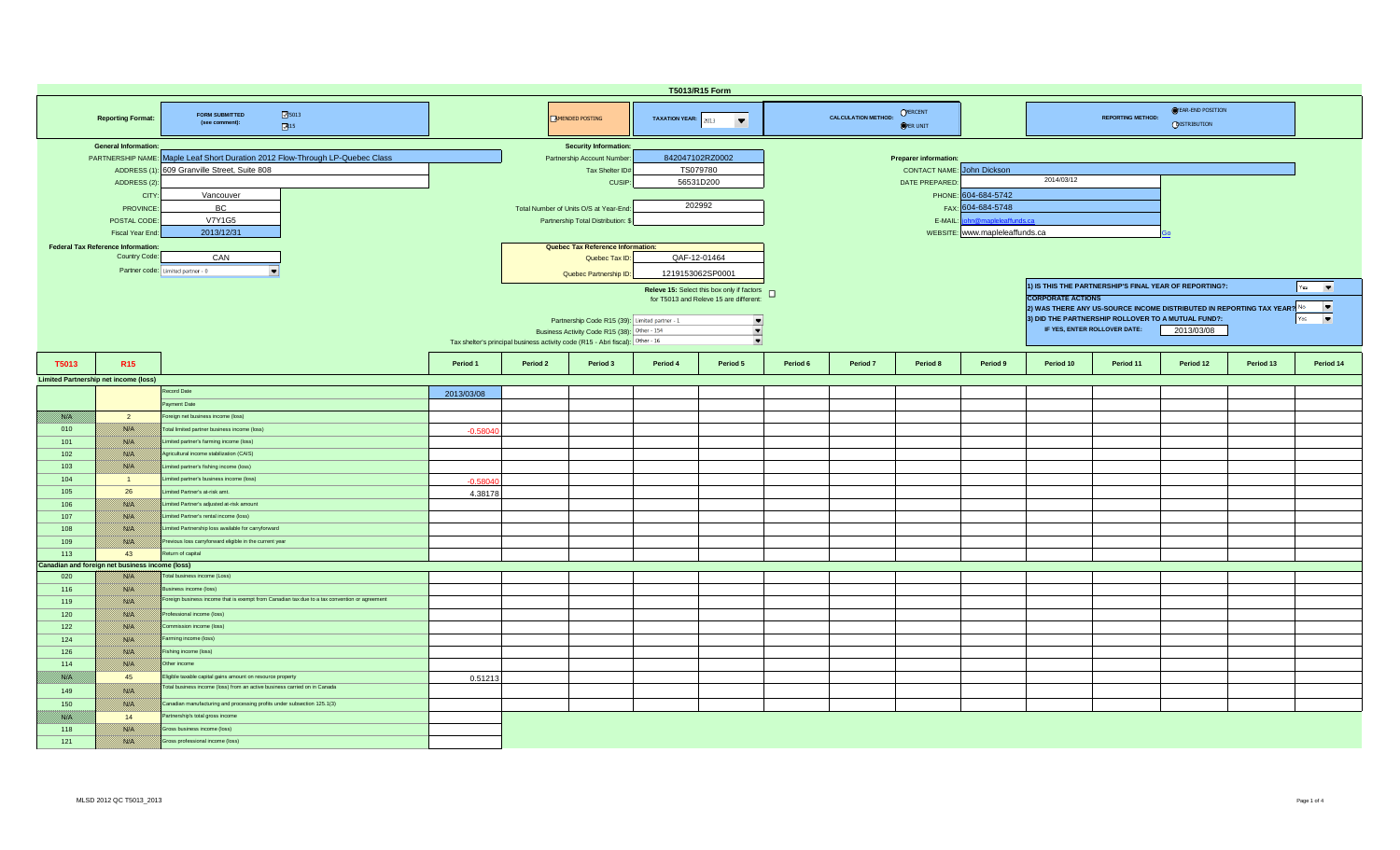| T5013         |                          | R <sub>15</sub>                                       |                                                                                                 | Period 1 | Period 2 | Period 3 | Period 4 | Period 5 | Period 6 | Period 7 | Period 8 | Period 9 | Period 10 | Period 11 | Period 12 | Period 13 | Period 14 |
|---------------|--------------------------|-------------------------------------------------------|-------------------------------------------------------------------------------------------------|----------|----------|----------|----------|----------|----------|----------|----------|----------|-----------|-----------|-----------|-----------|-----------|
| 123           |                          | <b>BASE SE</b>                                        | Gross commission income (loss)                                                                  |          |          |          |          |          |          |          |          |          |           |           |           |           |           |
| 125           |                          | <b>BASE SA</b>                                        | Gross farming income (loss)                                                                     |          |          |          |          |          |          |          |          |          |           |           |           |           |           |
| 127           |                          | <b>BARA</b>                                           | Gross fishing income (loss)                                                                     |          |          |          |          |          |          |          |          |          |           |           |           |           |           |
|               |                          |                                                       | >>> Canadian and foreign net business income (loss) - Jurisdiction Allocation                   |          |          |          |          |          |          |          |          |          |           |           |           |           |           |
|               | $\blacktriangledown$     |                                                       |                                                                                                 |          |          |          |          |          |          |          |          |          |           |           |           |           |           |
|               | $\blacktriangledown$     |                                                       |                                                                                                 |          |          |          |          |          |          |          |          |          |           |           |           |           |           |
|               | $\blacktriangledown$     |                                                       |                                                                                                 |          |          |          |          |          |          |          |          |          |           |           |           |           |           |
|               | $\overline{\phantom{a}}$ |                                                       |                                                                                                 |          |          |          |          |          |          |          |          |          |           |           |           |           |           |
|               | $\blacktriangledown$     |                                                       |                                                                                                 |          |          |          |          |          |          |          |          |          |           |           |           |           |           |
|               | $\overline{\phantom{a}}$ |                                                       |                                                                                                 |          |          |          |          |          |          |          |          |          |           |           |           |           |           |
|               | $\overline{\phantom{a}}$ |                                                       |                                                                                                 |          |          |          |          |          |          |          |          |          |           |           |           |           |           |
|               |                          | Canadian and foreign investments and carrying charges |                                                                                                 |          |          |          |          |          |          |          |          |          |           |           |           |           |           |
| 110           |                          | $\overline{\mathbf{3}}$                               | Canadian and foreign net rental income (loss)                                                   |          |          |          |          |          |          |          |          |          |           |           |           |           |           |
| 111           |                          | $\overline{4}$                                        | oreign net rental income (loss)                                                                 |          |          |          |          |          |          |          |          |          |           |           |           |           |           |
| 112           |                          | <u>nsiya</u>                                          | Foreign net rental income that is exempt from Canadian tax due to a tax convention or agreement |          |          |          |          |          |          |          |          |          |           |           |           |           |           |
| 117           |                          | <b>SSSS</b>                                           | Gross Canadian and foreign rental income                                                        |          |          |          |          |          |          |          |          |          |           |           |           |           |           |
| 128           |                          | 7 <sup>7</sup>                                        | nterest from Canadian sources                                                                   |          |          |          |          |          |          |          |          |          |           |           |           |           |           |
| 146           |                          | 7 <sup>7</sup>                                        | Other investment income                                                                         |          |          |          |          |          |          |          |          |          |           |           |           |           |           |
| 129           |                          | 6 <b>B</b>                                            | Actual amount of dividends (other than eligible dividends)                                      |          |          |          |          |          |          |          |          |          |           |           |           |           |           |
| 132           |                          | <b>6A</b>                                             | Actual amount of eligible dividends                                                             |          |          |          |          |          |          |          |          |          |           |           |           |           |           |
| 135           |                          | 8                                                     | Foreign dividend and interest income                                                            |          |          |          |          |          |          |          |          |          |           |           |           |           |           |
| 137           |                          | 13                                                    | Business investment loss                                                                        |          |          |          |          |          |          |          |          |          |           |           |           |           |           |
| 145           |                          | <b>15B</b>                                            | Dividend rental arrangement compensation payments                                               |          |          |          |          |          |          |          |          |          |           |           |           |           |           |
| 210           |                          | <b>15A</b>                                            | Total carrying charges                                                                          |          |          |          |          |          |          |          |          |          |           |           |           |           |           |
|               |                          |                                                       | >>> Canadian and foreign investments and carrying charges - Jurisdiction allocation             |          |          |          |          |          |          |          |          |          |           |           |           |           |           |
|               | $\overline{\phantom{a}}$ |                                                       |                                                                                                 |          |          |          |          |          |          |          |          |          |           |           |           |           |           |
|               | $\overline{\phantom{a}}$ |                                                       |                                                                                                 |          |          |          |          |          |          |          |          |          |           |           |           |           |           |
|               | $\blacktriangledown$     |                                                       |                                                                                                 |          |          |          |          |          |          |          |          |          |           |           |           |           |           |
|               | $\blacktriangledown$     |                                                       |                                                                                                 |          |          |          |          |          |          |          |          |          |           |           |           |           |           |
|               | $\blacktriangledown$     |                                                       |                                                                                                 |          |          |          |          |          |          |          |          |          |           |           |           |           |           |
|               | $\overline{\phantom{a}}$ |                                                       |                                                                                                 |          |          |          |          |          |          |          |          |          |           |           |           |           |           |
|               |                          | Other amounts and information                         |                                                                                                 |          |          |          |          |          |          |          |          |          |           |           |           |           |           |
| 030           |                          | <b>BASI</b>                                           | Total capital gain (loss)                                                                       |          |          |          |          |          |          |          |          |          |           |           |           |           |           |
| 151           |                          | 10                                                    | Capital gains (losses) [R15: used to calculate the deduction]                                   |          |          |          |          |          |          |          |          |          |           |           |           |           |           |
| 151           |                          | 12                                                    | Capital gains (losses) [R15: not used to calculate the deduction]                               | 2.16078  |          |          |          |          |          |          |          |          |           |           |           |           |           |
| 159           |                          | 11                                                    | Capital gains reserve                                                                           |          |          |          |          |          |          |          |          |          |           |           |           |           |           |
| 040           |                          | 5 <sup>5</sup>                                        | Capital cost allowance                                                                          |          |          |          |          |          |          |          |          |          |           |           |           |           |           |
| <b>BARA</b>   |                          | 9                                                     | Patronage dividends from a cooperative                                                          |          |          |          |          |          |          |          |          |          |           |           |           |           |           |
| <b>BARA</b>   |                          | 16                                                    | Quebec income tax withheld at source                                                            |          |          |          |          |          |          |          |          |          |           |           |           |           |           |
| <b>BARA</b>   |                          | 34                                                    | R15: Exploration expenses - Northern Quebec                                                     |          |          |          |          |          |          |          |          |          |           |           |           |           |           |
| <b>BARA</b>   |                          | 21B                                                   | vestment tax credit (R15 only: Other Property)                                                  |          |          |          |          |          |          |          |          |          |           |           |           |           |           |
| <b>BARA</b>   |                          | 24A                                                   | Member Corp's share of debt                                                                     |          |          |          |          |          |          |          |          |          |           |           |           |           |           |
| <u> Birth</u> |                          | 24B                                                   | Member Corp's share of qualified property                                                       |          |          |          |          |          |          |          |          |          |           |           |           |           |           |
| <b>BARA</b>   |                          | 24C                                                   | Member Corp's share of total assets                                                             |          |          |          |          |          |          |          |          |          |           |           |           |           |           |
| <b>BARA</b>   |                          | 27                                                    | imited Partnership Loss                                                                         |          |          |          |          |          |          |          |          |          |           |           |           |           |           |
| <b>BARA</b>   |                          | 32                                                    | Exploration exp. Incurred in Quebec                                                             |          |          |          |          |          |          |          |          |          |           |           |           |           |           |
| <b>BARA</b>   |                          | 33                                                    | Surface mining/oil&gas exploration exp. in Quebec                                               |          |          |          |          |          |          |          |          |          |           |           |           |           |           |
| <b>BARA</b>   |                          | 35-28                                                 | Amt. Of assistance corresponding to exp. Reported in 28 on R15                                  |          |          |          |          |          |          |          |          |          |           |           |           |           |           |
| <b>BARA</b>   |                          | 35-29                                                 | Amt. Of assistance corresponding to exp. Reported in 30 on R15                                  |          |          |          |          |          |          |          |          |          |           |           |           |           |           |
| an dhe        |                          | 35-30                                                 | Amt. Of assistance corresponding to exp. Reported in 32 on R15                                  |          |          |          |          |          |          |          |          |          |           |           |           |           |           |
| <b>BARA</b>   |                          | 35-32                                                 | Amt. Of assistance corresponding to exp. Reported in 33 on R15                                  |          |          |          |          |          |          |          |          |          |           |           |           |           |           |
| an dhe        |                          | 35-33                                                 | Amt. Of assistance corresponding to exp. Reported in 33 on R15                                  |          |          |          |          |          |          |          |          |          |           |           |           |           |           |
|               |                          |                                                       |                                                                                                 |          |          |          |          |          |          |          |          |          |           |           |           |           |           |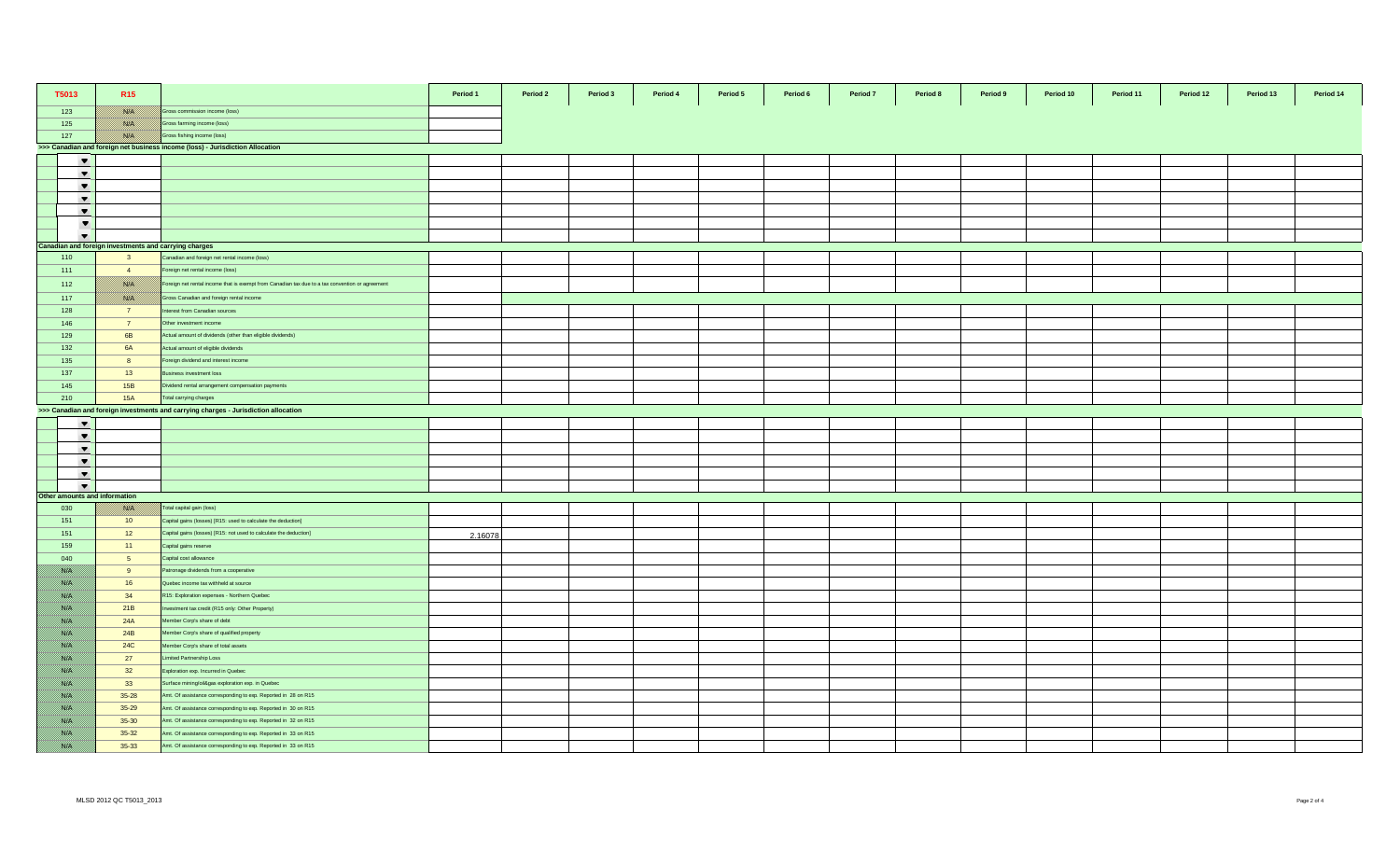| T5013                          | R <sub>15</sub>                                             |                                                                         | Period 1 | Period 2 | Period 3 | Period 4 | Period 5 | Period 6 | Period 7 | Period 8 | Period 9 | Period 10 | Period 11 | Period 12 | Period 13 | Period 14 |
|--------------------------------|-------------------------------------------------------------|-------------------------------------------------------------------------|----------|----------|----------|----------|----------|----------|----------|----------|----------|-----------|-----------|-----------|-----------|-----------|
| <u> Birth C</u>                | 35-34                                                       | Research amt. of assistance corresponding to exp. Reported in 34 on R15 |          |          |          |          |          |          |          |          |          |           |           |           |           |           |
| <b>BARA</b>                    | 42                                                          | Percentage of business carried on in Quebec by the partnership          |          |          |          |          |          |          |          |          |          |           |           |           |           |           |
| 171                            | 17                                                          | Foreign tax paid on non-business income                                 |          |          |          |          |          |          |          |          |          |           |           |           |           |           |
| 172                            | 18                                                          | Foreign tax paid on business income                                     |          |          |          |          |          |          |          |          |          |           |           |           |           |           |
| 173                            | 28                                                          | Cdn Exploration Expenses (CEE)                                          |          |          |          |          |          |          |          |          |          |           |           |           |           |           |
| 174                            | 29                                                          | Cdn Development expenses (CDE)                                          |          |          |          |          |          |          |          |          |          |           |           |           |           |           |
| 175                            | 30                                                          | Cdn Oil and gas property exp (COPGE)                                    |          |          |          |          |          |          |          |          |          |           |           |           |           |           |
| 176                            | 31                                                          | Foreign exploration and development expenses (FEDE)                     |          |          |          |          |          |          |          |          |          |           |           |           |           |           |
| 182                            | 19                                                          | Eligible amount of charitable donations                                 |          |          |          |          |          |          |          |          |          |           |           |           |           |           |
| 183                            | 20                                                          | Eligible amount of cultural and ecological gifts                        |          |          |          |          |          |          |          |          |          |           |           |           |           |           |
|                                | >>> Other amounts and information - Jurisdiction allocation |                                                                         |          |          |          |          |          |          |          |          |          |           |           |           |           |           |
| $\overline{\phantom{a}}$       |                                                             |                                                                         |          |          |          |          |          |          |          |          |          |           |           |           |           |           |
|                                |                                                             |                                                                         |          |          |          |          |          |          |          |          |          |           |           |           |           |           |
| $\overline{\phantom{a}}$       |                                                             |                                                                         |          |          |          |          |          |          |          |          |          |           |           |           |           |           |
|                                |                                                             |                                                                         |          |          |          |          |          |          |          |          |          |           |           |           |           |           |
| $\overline{\phantom{a}}$       |                                                             |                                                                         |          |          |          |          |          |          |          |          |          |           |           |           |           |           |
| $\overline{\phantom{a}}$       |                                                             |                                                                         |          |          |          |          |          |          |          |          |          |           |           |           |           |           |
| $\overline{\phantom{a}}$       |                                                             |                                                                         |          |          |          |          |          |          |          |          |          |           |           |           |           |           |
| $\overline{\phantom{a}}$       |                                                             |                                                                         |          |          |          |          |          |          |          |          |          |           |           |           |           |           |
|                                |                                                             |                                                                         |          |          |          |          |          |          |          |          |          |           |           |           |           |           |
| $\overline{\phantom{a}}$       |                                                             |                                                                         |          |          |          |          |          |          |          |          |          |           |           |           |           |           |
| $\overline{\phantom{a}}$       |                                                             |                                                                         |          |          |          |          |          |          |          |          |          |           |           |           |           |           |
| $\overline{\phantom{a}}$       |                                                             |                                                                         |          |          |          |          |          |          |          |          |          |           |           |           |           |           |
|                                |                                                             | Renounced Canadian exploration and development expenses                 |          |          |          |          |          |          |          |          |          |           |           |           |           |           |
| 190                            | 60                                                          | Cdn exploration expense - renunciation                                  |          |          |          |          |          |          |          |          |          |           |           |           |           |           |
| 191                            | 61                                                          | Cdn development expense - renunciation                                  |          |          |          |          |          |          |          |          |          |           |           |           |           |           |
| 192                            | <b>BAY</b>                                                  | Cdn exploration expense - assistance                                    |          |          |          |          |          |          |          |          |          |           |           |           |           |           |
| 193                            | <u> British</u>                                             | Cdn development expense - assistance                                    |          |          |          |          |          |          |          |          |          |           |           |           |           |           |
| 196                            | <b>BAY</b>                                                  | Reduction - Portion subject int. free                                   |          |          |          |          |          |          |          |          |          |           |           |           |           |           |
| 194                            | <b>BARA</b>                                                 | Amount - Exp qualifying for ITC                                         |          |          |          |          |          |          |          |          |          |           |           |           |           |           |
| 195                            | <u> Birthist</u>                                            | Amount - Portion subject int. free                                      |          |          |          |          |          |          |          |          |          |           |           |           |           |           |
| 197                            | <b>BARA</b>                                                 | BC - Expenses - Tax Credit                                              |          |          |          |          |          |          |          |          |          |           |           |           |           |           |
| 198                            | <u> Birthist</u>                                            | SK - Expenses - Tax Credit                                              |          |          |          |          |          |          |          |          |          |           |           |           |           |           |
| 199                            | <b>BAYA</b>                                                 | MB - Expenses - Tax Credit                                              |          |          |          |          |          |          |          |          |          |           |           |           |           |           |
| 200                            | <u>mari i</u>                                               | ON - Expenses - Tax Credit                                              |          |          |          |          |          |          |          |          |          |           |           |           |           |           |
| <u> Birth</u>                  | 62                                                          | Quebec Exploration Expense                                              |          |          |          |          |          |          |          |          |          |           |           |           |           |           |
| 1889 EU                        | 63                                                          | Quebec surface mining exploration or oil and gas exploration expenses   |          |          |          |          |          |          |          |          |          |           |           |           |           |           |
| <u> Biskel</u>                 | 64                                                          | Exploration expenses - Northern Quebec                                  |          |          |          |          |          |          |          |          |          |           |           |           |           |           |
| 1889 EU                        | 65                                                          | Security issues expenses                                                |          |          |          |          |          |          |          |          |          |           |           |           |           |           |
| 788 E.                         | 66-60                                                       | Amt. of assistance corresponding to exp. reported in 60                 |          |          |          |          |          |          |          |          |          |           |           |           |           |           |
| <b>Birth</b>                   | 66-61                                                       | Amt. of assistance corresponding to exp. reported in 61                 |          |          |          |          |          |          |          |          |          |           |           |           |           |           |
| <u> Birth</u>                  | 66-62                                                       | Amt. of assistance corresponding to exp. reported in 62                 |          |          |          |          |          |          |          |          |          |           |           |           |           |           |
| <u> Issael I</u>               | 66-63                                                       | Amt. of assistance corresponding to exp. reported in 63                 |          |          |          |          |          |          |          |          |          |           |           |           |           |           |
| <b>BASIC</b>                   | 66-64                                                       | Amt. of assistance corresponding to exp. reported in 64                 |          |          |          |          |          |          |          |          |          |           |           |           |           |           |
| <b>Tax Shelter Information</b> |                                                             |                                                                         |          |          |          |          |          |          |          |          |          |           |           |           |           |           |
| 201                            | 50                                                          | Number of units acquired                                                |          |          |          |          |          |          |          |          |          |           |           |           |           |           |
| 202                            | 51                                                          | Cost per unit                                                           | 25,00000 |          |          |          |          |          |          |          |          |           |           |           |           |           |
| 203                            | 52                                                          | Total cost of units                                                     |          |          |          |          |          |          |          |          |          |           |           |           |           |           |